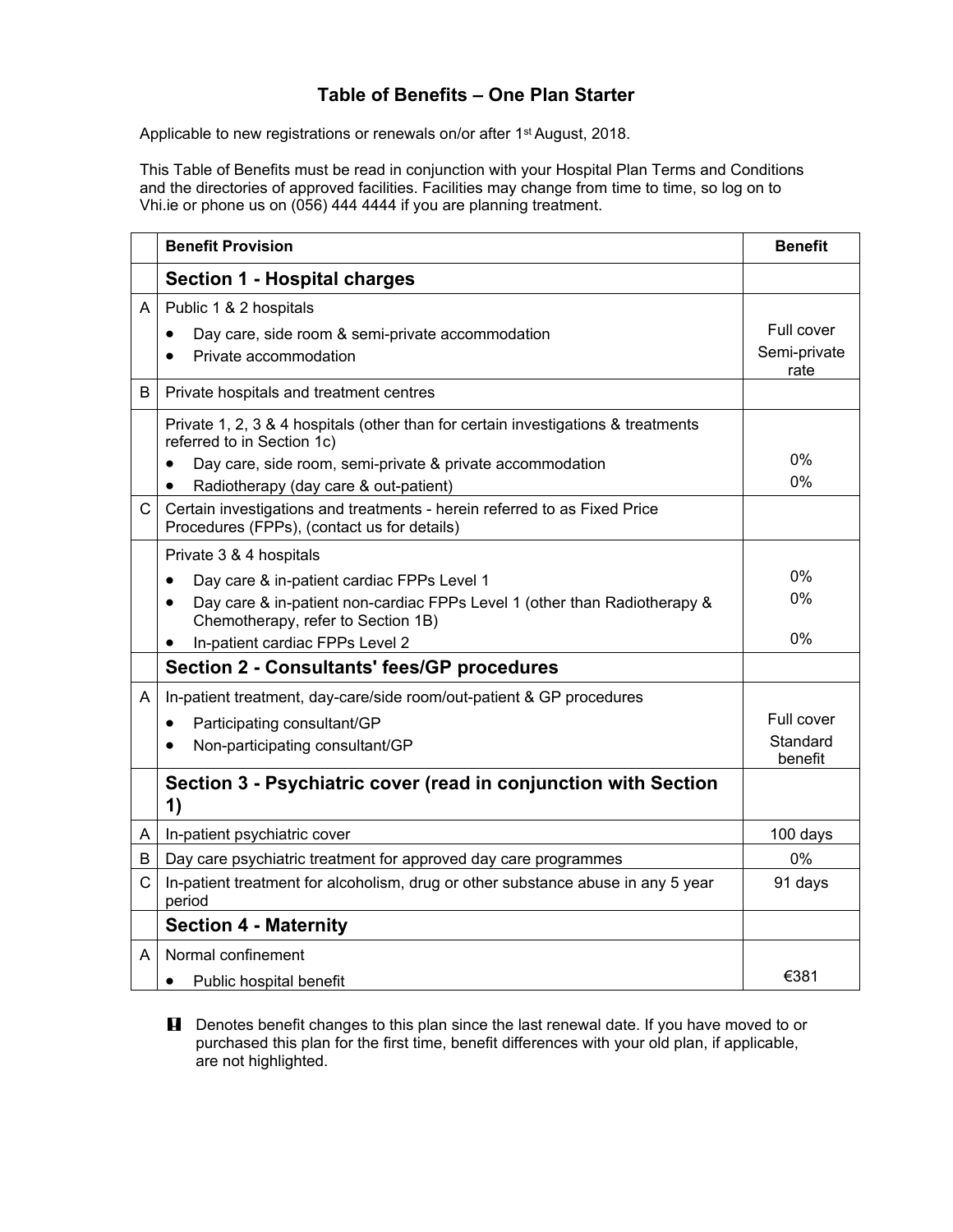|    | Caesarean delivery (as per hospital benefits listed)                                                                                                                                                                                    | Refer Section             |
|----|-----------------------------------------------------------------------------------------------------------------------------------------------------------------------------------------------------------------------------------------|---------------------------|
| В  | In-patient maternity consultant fees (per Schedule of Benefits for Professional<br>Fees)                                                                                                                                                | Agreed<br>charges         |
|    | <b>Section 5</b>                                                                                                                                                                                                                        |                           |
| A  | Convalescent care - first 14 nights                                                                                                                                                                                                     | €30 per night             |
| B  | Vhi Healthcare approved medical and surgical appliances - subject to an excess of<br>€300 per member per year (contact us for details of eligible appliances)                                                                           | €1,000 per<br>member year |
| С  | Vhi Hospital@Home                                                                                                                                                                                                                       | Full cover                |
|    | <b>Section 6 - Transport costs</b>                                                                                                                                                                                                      |                           |
| A  | Transport costs (covered in accordance with our rules)                                                                                                                                                                                  | Agreed<br>charges         |
|    | Section 7 - Cover outside Ireland                                                                                                                                                                                                       |                           |
| A  | Emergency treatment abroad                                                                                                                                                                                                              | €65,000                   |
| В  | Elective treatment abroad (subject to prior approval)                                                                                                                                                                                   |                           |
|    | Surgical procedures available in Ireland (as per level of cover in Ireland)<br>٠                                                                                                                                                        | €65,000                   |
|    | Treatment not available in Ireland                                                                                                                                                                                                      | €65,000                   |
|    | <b>Section 8</b>                                                                                                                                                                                                                        |                           |
| A  | In-patient MRI scans (covered in accordance with Section 1)                                                                                                                                                                             | Agreed<br>charges         |
| В  | Out-patient MRI scans                                                                                                                                                                                                                   |                           |
|    | Category 1 - approved MRI centres<br>$\bullet$                                                                                                                                                                                          | 66% or 100%*              |
|    | Category 2 - approved MRI centres, agreed MRI charges & consultant<br>٠<br>Radiologists fees (subject to an excess of €125 per scan)<br>*Refer to the Directory of approved MRI Centres available on Vhi.ie or call us.                 | 66% or 100%*              |
| C  | PET-CT scans (covered in accordance with our rules)                                                                                                                                                                                     |                           |
|    | Beacon Hospital, Blackrock Clinic, Galway Clinic, Mater Private Hospital<br>$\bullet$<br>Dublin, Whitfield Clinic and Hermitage Medical Clinic                                                                                          | 66%                       |
|    | St James's Hospital, PET-CT Centre and Cork University Hospital                                                                                                                                                                         | 100%                      |
| D  | CT Scans (covered in accordance with our rules)                                                                                                                                                                                         | Full cover                |
|    | Section 9 - Day-to-day medical expenses (benefits are per visit,<br>per member, unless otherwise indicated)                                                                                                                             |                           |
| A  | Consultant consultation - 1 visit                                                                                                                                                                                                       | €60                       |
| B  | Pathology - consultants' fees (per referral)                                                                                                                                                                                            | €60                       |
| С  | Radiology - consultants' fees for professional services (per procedure)                                                                                                                                                                 | €60                       |
| D  | Pathology/Radiology or other diagnostic tests (refer to Section 8 for out-patient<br>MRI benefits) - 50% of agreed charges in an approved out-patient centre. Contact<br>us for details of eligible diagnostic tests and reimbursements | €300 per year             |
| Е. | Vhi SwiftCare exclusive benefit to Vhi Customers*                                                                                                                                                                                       |                           |
|    | Initial consultation (charge is €125 - you pay €50)                                                                                                                                                                                     | €75                       |